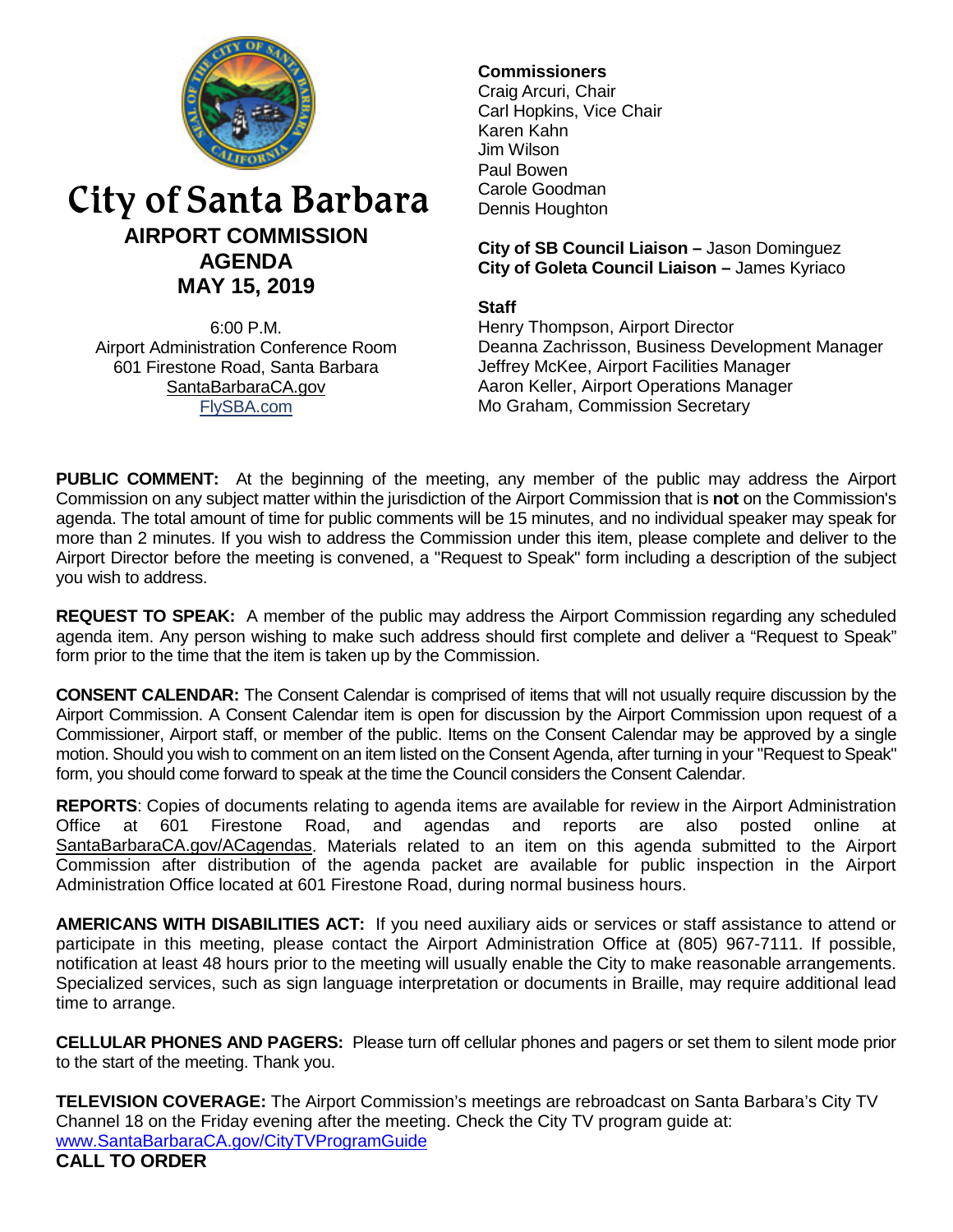# **ROLL CALL**

# **CHANGES TO THE AGENDA**

# **NOTICES**

**1.** That on Friday, May 10, 2019, at 5:00 pm, the Airport Commission Secretary duly posted this agenda on the bulletin board at Airport Administration.

#### **PUBLIC COMMENT**

**2.** Any member of the public may address the Airport Commission on any subject within the jurisdiction of the Commission that is **not** scheduled before them that same day. The total amount of time for public comments will be 15 minutes, and no individual speaker may speak for more than 2 minutes.

#### **LIAISON REPORTS**

City of Santa Barbara Liaison Councilmember Jason Dominguez City of Goleta Liaison Councilmember

#### **CONSENT CALENDAR**

#### **3**. **Subject: Minutes**

Recommendation: That Airport Commission waive the reading and approve the minutes of the Commission Meeting of Wednesday, March 20, 2019.

Recommendation: That Airport Commission waive the reading and approve the minutes of the Noise Abatement Subcommittee Meeting of Wednesday, April 10, 2019.

#### **4. Subject: Property Management Report – April 2019**

Recommendation: That Airport Commission receive the monthly Airport Property Management Report.

# **ADMINSTRATIVE REPORTS**

#### **5. Subject: Lease Agreement – Mission Support and Test Services LLC (MSTS)**

Recommendation: That Commission recommend to City Council that the Airport Director execute a five (5) year Lease Agreement with one (1) five-year option to extend with Mission Support and Test Services LLC (MSTS), formerly National Security Technologies, LLC a Delaware Limited Liability Company, for 8,800 square feet of Building 226 and 47,692 square feet of land, at 6190 Francis Botello Road at Santa Barbara Airport, effective August 1, 2019, for a monthly rental of \$29,721.76, exclusive of utilities.